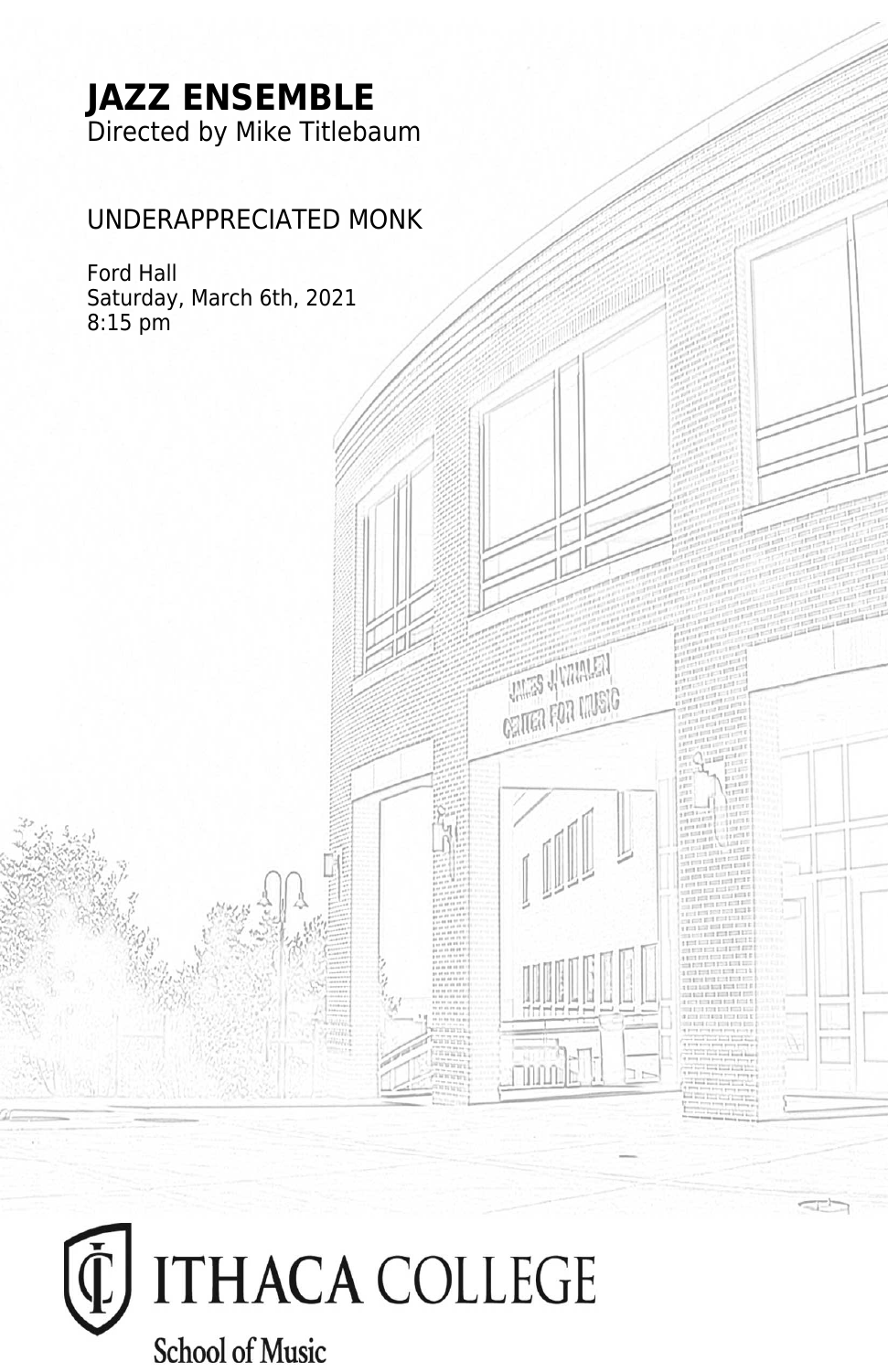# **Program**

Bolivar Blues Thelonious Monk

Monk's Dream Thelonious Monk

Bright Mississippi Thelonious Monk

**Intermission**

We See Thelonious Monk

Evidence **Thelonious Monk** 

Raise Four **Thelonious Monk**